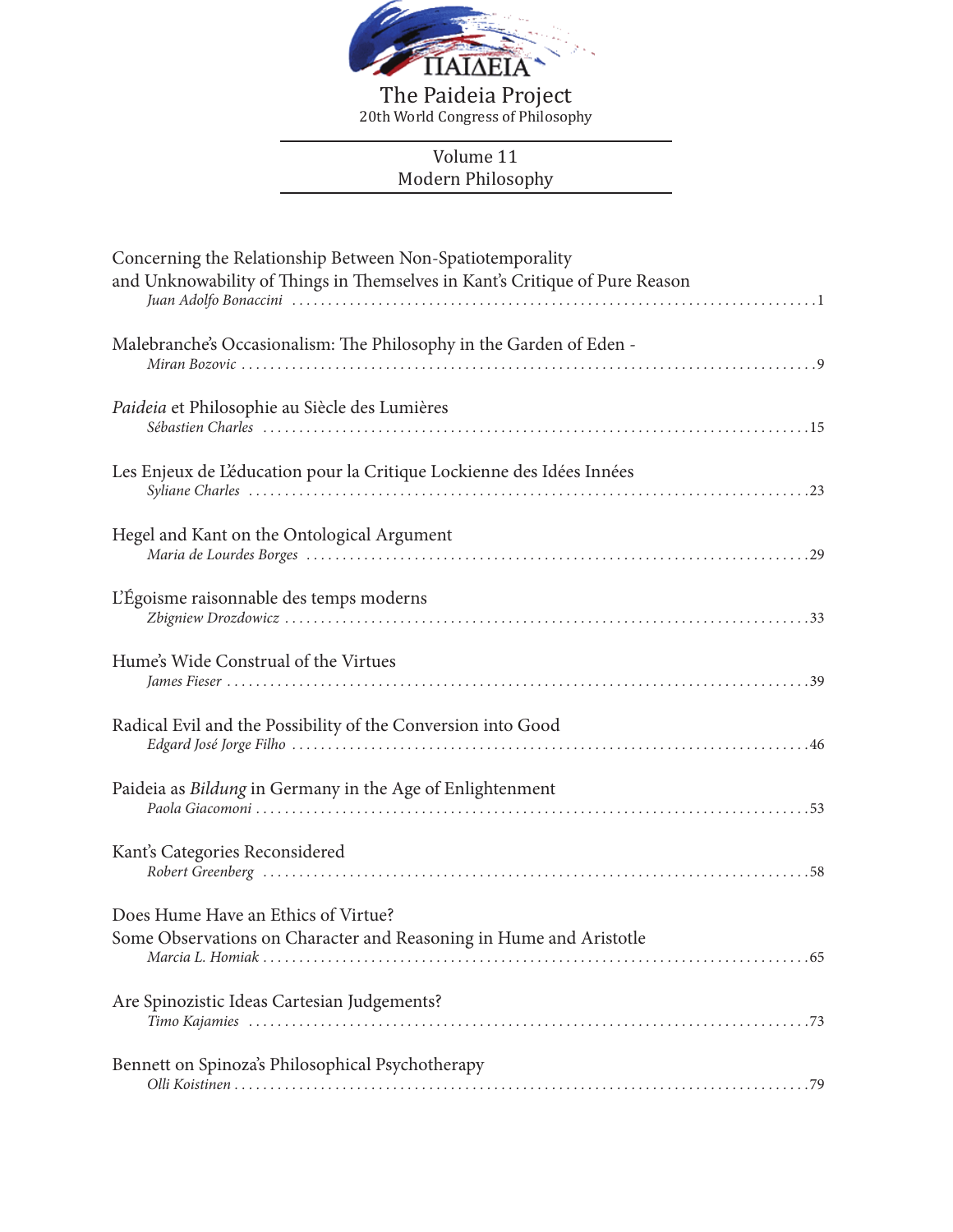| What is Freedom?                                                                            |
|---------------------------------------------------------------------------------------------|
| Kants Transzendentalpholosophie als die immanente                                           |
| Unity and Reality in Leibniz's Correspondence with Des Bosses                               |
| Leibniz's Theory of Space in the Correspondence<br>with Clarke and the Existence of Vacuums |
| Skepticism and the Philosophy of Language in Early Modern Thought                           |
| Nietzsche et Kant: Philosophie, Critique et Morale                                          |
| Cartesian Dualism and the Union of Mind and Body:<br>A Synchronic Interpretation            |
| En Torno al Círculo Cartesiano y al Genio Maligno                                           |
| Lumières et Histoire: Voltaire et la Théologie Chrétienne de L'histoire                     |
| Hobbes, <i>Conatus</i> and the Prisoner's Dilemma                                           |
| Leibniz's Distinction Between Natural and Artificial Machines                               |
| Leibniz on Material Things                                                                  |
| Diathèse ou Synthèse? Penser Autrement la Question du Langage de L'autre                    |
| Some Esential Points in Reading The Critique of Pure Reason                                 |
| Bosanquet, Culture, and the Influence of Idealist Logic                                     |